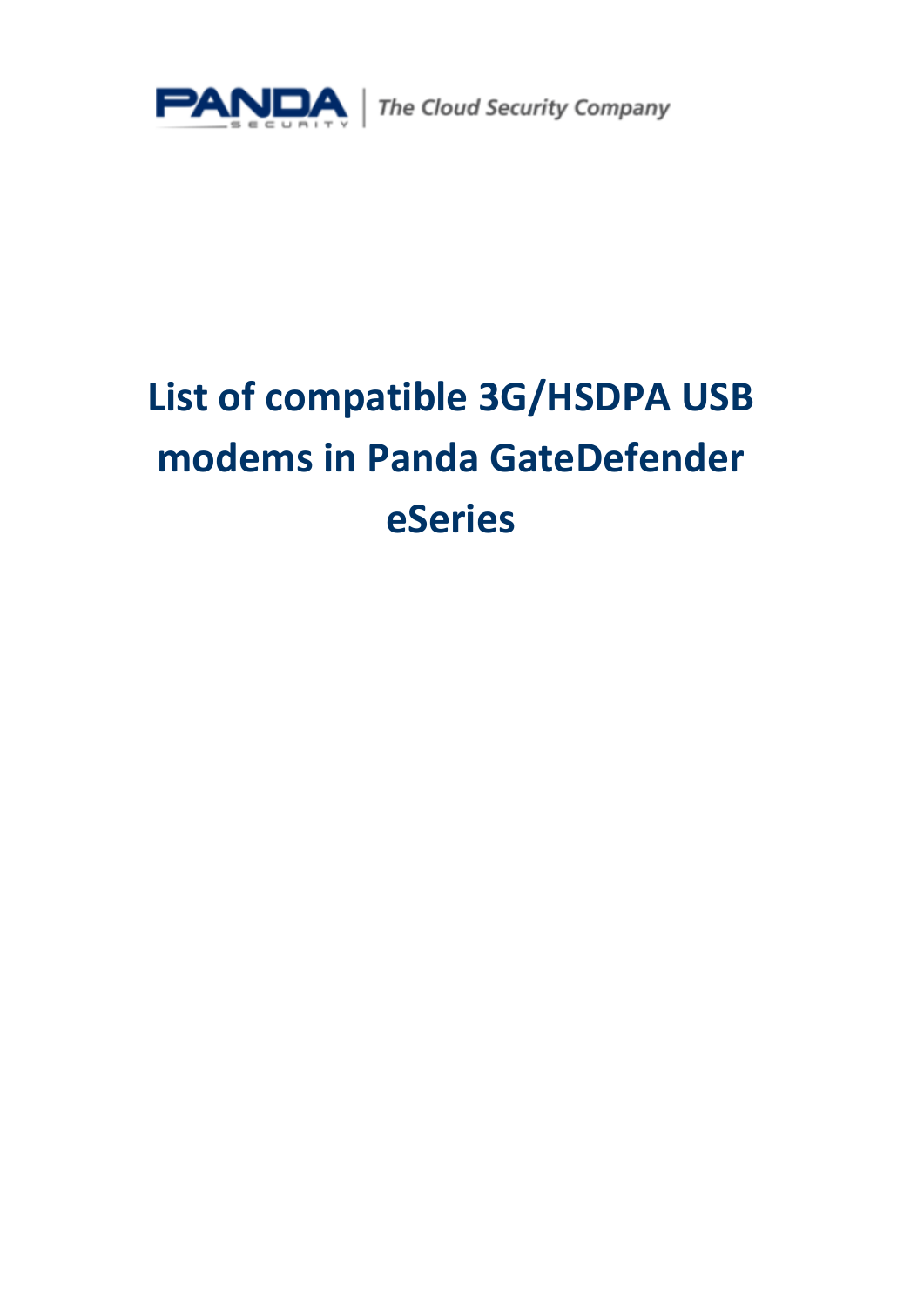

#### *INDEX*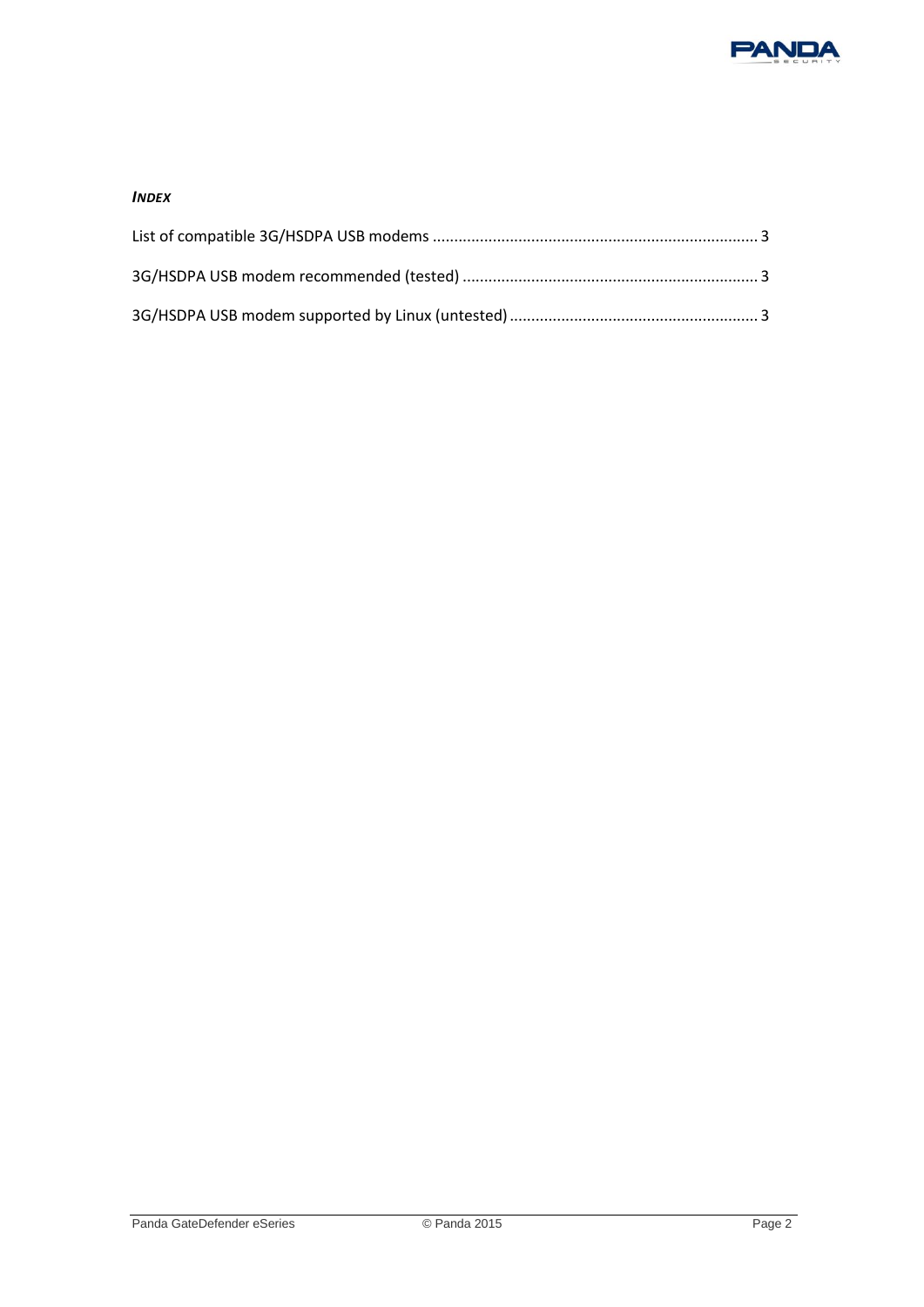

# <span id="page-2-0"></span>**List of compatible 3G/HSDPA USB modems**

This is a list of the 3G/HDSPA USB modems recommended and supported by Panda GateDefender eSeries appliances.

### <span id="page-2-1"></span>**3G/HSDPA USB modem recommended**

The following modems have been successfully tested on Panda GateDefender eSeries appliances.

# Huawei E173s # Huawei E1752 # Huawei E220 # Huawei K3765 # Huawei E1820 # Huawei E1552

## <span id="page-2-2"></span>**3G/HSDPA USB modem supported by Linux**

This is the list, extract from the /etc/usb\_modeswitch.d/ , of 3G/HSDPA modem supported on Panda GateDefender eSeries appliances. These models are inside of the modeswitch.d (DB) so they should work with this standard, usb\_modeswitch:

```
# HP LaserJet Professional P1102
# Quanta 1KR / USB-lte 7410
# Quanta 1K3 LTE
# Quanta MobileGenie 4G lte
# Yota Router (Quanta 1QDLZZZ0ST2)
# SpeedUp SU-8500U
# Nokia CS-10
# Nokia CS-15
# Nokia CS-12
# Nokia CS-11
# Nokia CS-17
# Nokia CS-18
# Nokia CS-19
# Nokia CS-7M-01
# Nokia CS-21M-02
# Philips (?)
# Vodafone MD950 (Wisue Technology)
# Philips TalkTalk (NXP Semiconductors "Dragonfly")
# Kyocera W06K CDMA modem
# I-O Data WMX2-U Wimax
# Alcatel-Lucent T930S
# Nexperia TM TD-SCDMA
# Nexperia TM TD-SCDMA (Variant)
# Samsung GT-B1110
# Samsung GT-B3730
```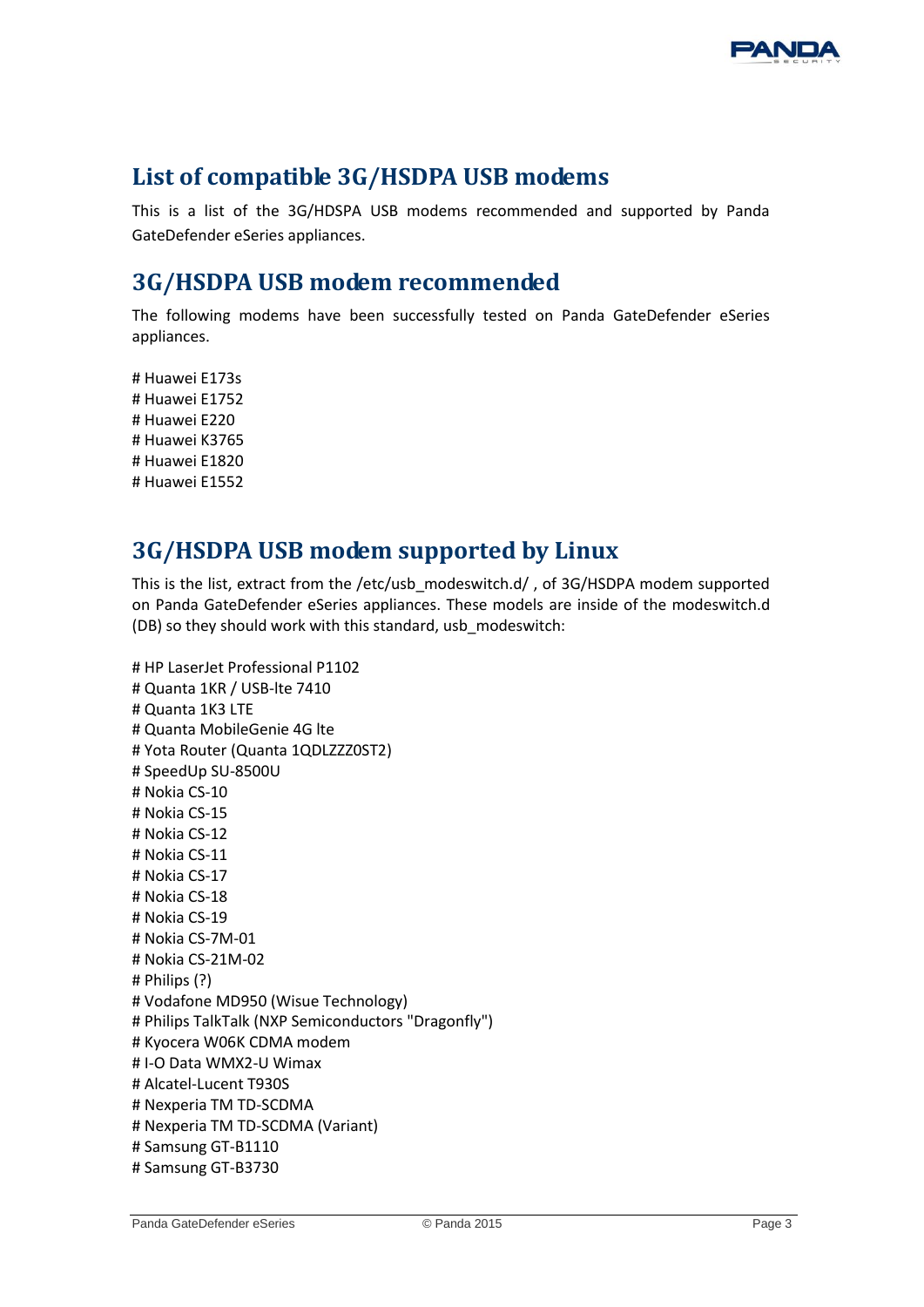

#NoDriverLoading=1 # Samsung U209 # Sunplus Techn. SU-3200U # AVM Fritz!Wlan USB Stick N v2 # AVM Fritz!Wlan USB Stick N # Axesstel Modems (w/ initial idProduct 0x0010) # Option GlobeTrotter GX0201 # Older Option devices # AnyDATA devices, Bless UC165 # Celot K-300 # Celot CT-680 # Quirky Option devices # Samsung SGH-Z810 # Prolink P2000 CDMA # StrongRising device # Vertex Wireless 100 Series # HSDPA USB modem from dealextreme # D-Link DWM-162-U5, Micromax MMX 300c # AnyDATA APE-540H # Alcatel-sbell ASB TL131 TD-LTE # Siptune LM-75 ("LinuxModem") # Qtronix EVDO 3G Modem (for TianYi) # ZE-3G 7.2Mbs HSPA modem # InfoCert Business Key (SmartCard/Reader emulation) # D-Link DWM-156 HSUPA 3.75G USB Modem # D-Link DWM-156 HSUPA 3.75G USB Modem # Dymo LabelManager # Toshiba G450 # Zydas ZD1211RW WLAN USB, Sphairon HomeLink 1202 (Variant 1) # Zydas ZD1211RW WLAN USB, Sphairon HomeLink 1202 (Variant 2) # Option iCon 711 # Option iCon 461 # Option Globetrotter (Variant) # Option GI0643 (aka XYFI) # Option GlobeTrotter GI1515 # Option HSO device # Olivetti Olicard 100 and others # Olivetti Olicard 145, 155 # Olivetti Olicard 160 # Olivetti Olicard 500 # Ericsson F5521gw # Ericsson F5521gw (Variant) # Atheros Wireless / Netgear WNDA3200 # Kobil mIdentity 3G (1) # Kobil mIdentity 3G (2) # Mobile Action ("Smart Cable") # MediaTek MT6276M and others # MediaTek Wimax USB Card # BlackBerry Q10 and Z10 # Sony Ericsson MD300 # Sony Ericsson EC400 # Sony Ericsson MD400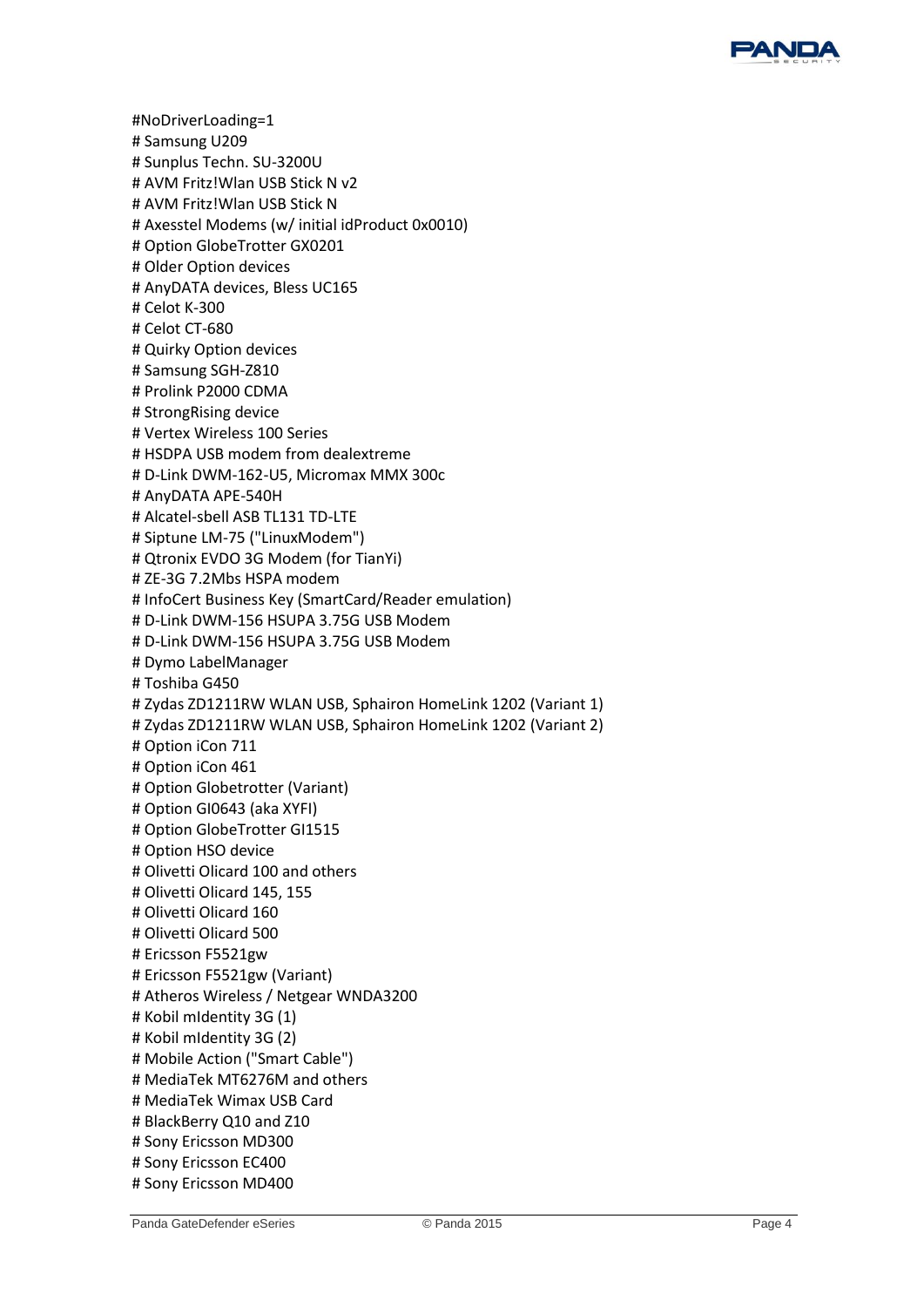

# Sony Ericsson MD400G # GW D301 (Advinne AMC) # LG LDU-1900D EV-DO (Rev. A) # LG HDM-2100 (EVDO Rev.A USB modem) # LG L-05A # LG LUU-2100TI (aka AT&T USBConnect Turbo) # LG L-07A # LG LUU-2110TI # LG AD600 # LG VL600 StandardEject=1# LG L-02C LTE # LG SD711 # LG L-08C (NTT docomo) # LG L-03D LTE/3G # Huawei E630 # UTStarcom UM175 (distributor "Alltel") # Pantech / UTStarcom UMW190 (Verizon) # UTStarcom UM185E (distributor "Alltel") # Pantech UML290 # Option Beemo / Pantech P4200 LTE # Sagem F@ST 9520-35-GLR # Hisense E910 EVDO Phone # Pantech LTE Modem # Sierra devices (specific driver) # Digicom 8E4455 (and all Pirelli devices - EXPERIMENTAL) # Huawei generic for Android # Huawei generic for Linux (fall-back for unknown products) # Huawei E169 # Huawei E220, E230, E270, E870 # Huawei V725 Phone (aka Vodafone 725) # Huawei U7510 / U7517 # Huawei U8220, T-Mobile Pulse (Android smartphone) # Huawei U8110 / Joy, Vodafone 845 (Android smartphone) # for Android SDK # Huawei EC168 # Huawei E180 # Huawei, newer modems # Huawei E352 # Vodafone (Huawei) K3806 # Huawei E173 (Viettel 3G) # Vodafone (Huawei) K4511 # Huawei E173u-2, E177 # Vodafone (Huawei) K4605 # K5005 Vodafone/Huawei # Vodafone/Huawei K3771 # Vodafone (Huawei) K4510 # Vodafone / Huawei K3770 # T-Mobile NL (Huawei E352) # Huawei EC156, Huawei E372u-8 # Huawei E392u-12, E3131 (Variant) # Huawei K3765 # Huawei K4505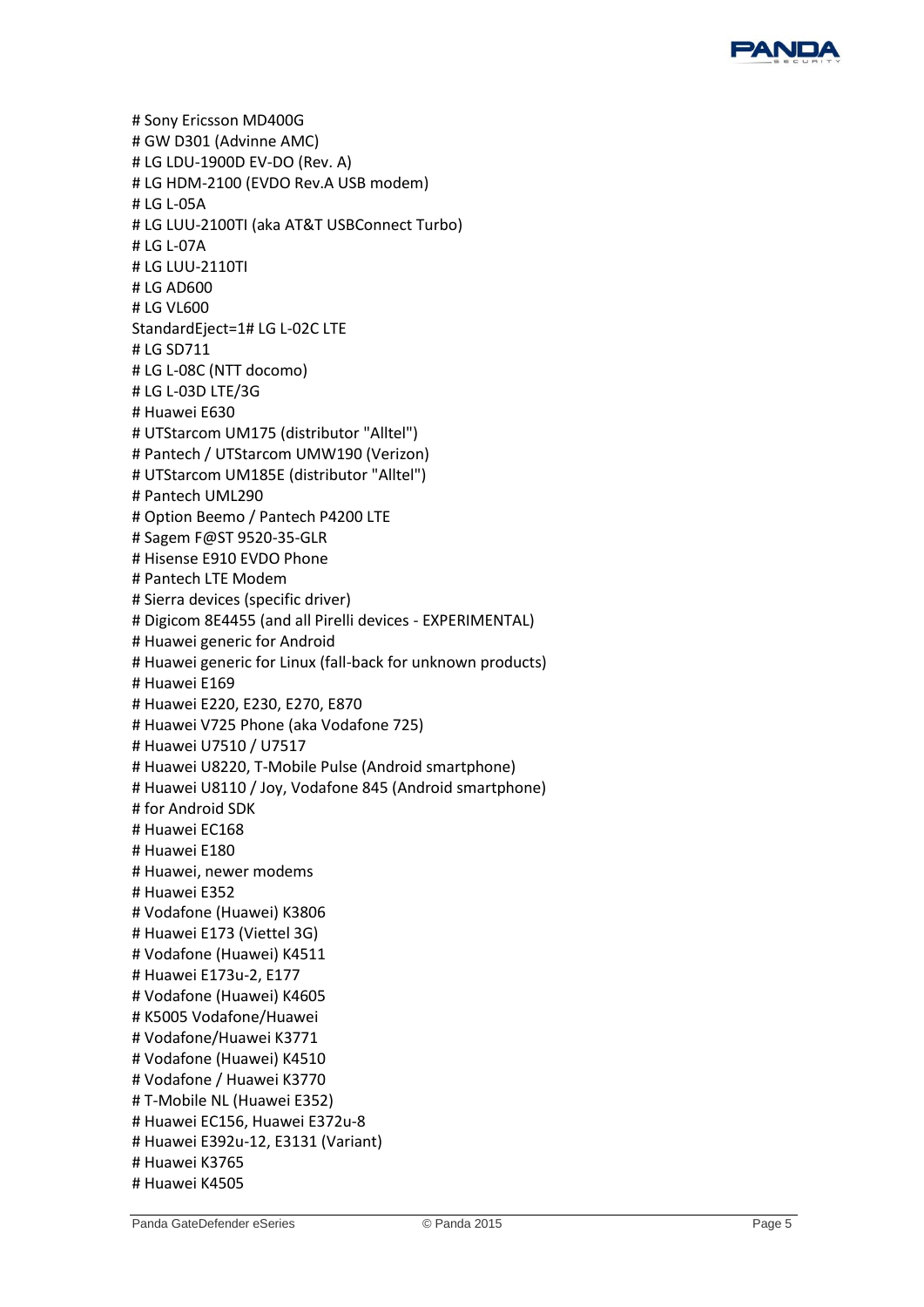

# Huawei R201 # Vodafone / Huawei K3772 # Huawei E1553 # Huawei E173 # Huawei E171 # Huawei E3276s-151 and E3251 # Huawei E3276-s150 # Huawei E3331 # Vodafone / Huawei W5101 Router # Huawei E3131 # Huawei E3531 # Huawei U2800 Phone # Huawei E173s # Huawei GP02 (E587 Variant) # Huawei E173 (Moviestar) # Huawei ET302 # Huawei ET8282, Huawei ET127 # Huawei E353 (3.se) and others # KDDI (Huawei) HWD12 LTE # Vodafone / Huawei K3773 # Vodafone K4305 # Vodafone K5150 # Vodafone K4201 # Vodafone K4202 # Vodafone K4606 # Vodafone / Huawei Kxxxx # Vodafone / Huawei K4203 # Vodafone / Huawei Kxxxx # Vodafone / Huawei Kxxxx # Huawei BM358 WiMAX # Cisco AM10 "Valet Connector" # Novatel Wireless devices # Novatel MC990D # Novatel MC996D # Novatel U760 # Novatel MC760 3G # Novatel Generic MiFi 2352 / Vodafone MiFi 2352 # Novatel MiFi 4082 # Novatel Wireless MC545 HSPA, U679 LTE # Novatel Generic MiFi 2372 / Vodafone MiFi 2372 # Sequans SQN1210/SQN1220 (generic chipsets) # Motorola 802.11 bg WLAN (TER/GUSB3-E) # China TeleCom CBP7.0 # C-motech CHU-628S # C-motech D-50 (aka "CDU-680", "CNU-680") # C-motech CDU-685a # C-motech CHU-629S # C-motech CHU-629S (Variant) # C-motech CGU-628 (aka "Franklin Wireless CGU-628A" aka "4G Systems XS Stick W12") # Axesstel MU130 # JOA Telecom LM-700r # Beceem BCSM250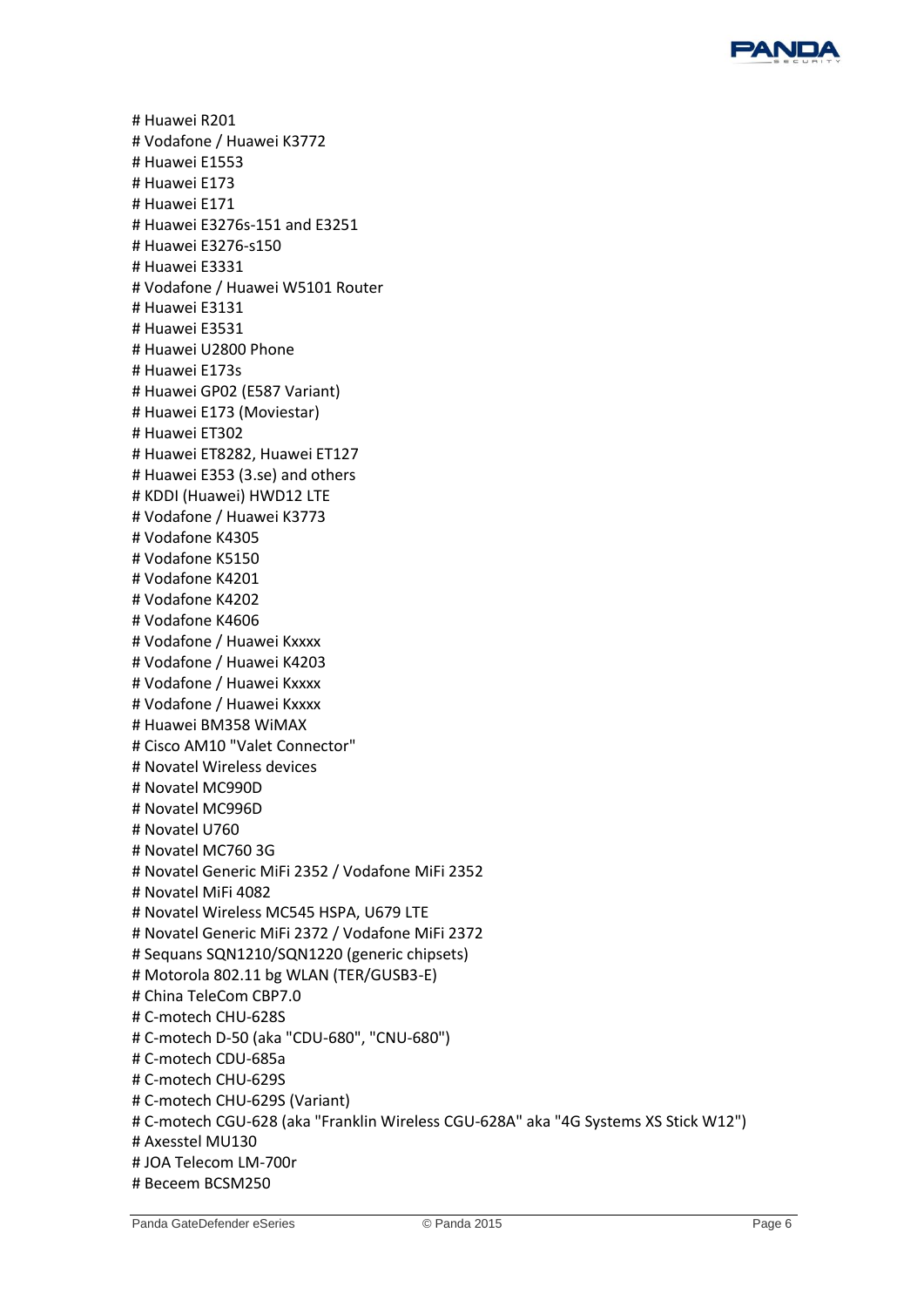

# ZTE MU351 # ZTE AC581 # Vodafone (ZTE) K2525 # ZTE MF110 (Variant) # ZTE MF110 (Variant) # Vodafone (ZTE) K4505 - Z # ZTE MF112 # ZTE MF637 (Variant for Orange France) # ZTE MF651 #ZTE -T A356 # ZTE MF652 (Variant) # ZTE MF190 (Variant) # ZTE MF656A, MF668A, MF669 # ZTE MF190 (Variant) and others # ZTE MF820 4G LTE # ZTE A371B # Onda MT8205 LTE # ZTE MF821D (Variant) # ZTE MF821D/MF826 # ZTE MF821D # Vodafone (ZTE) K3805 - Z # Vodafone (ZTE) K3570 - Z # Vodafone (ZTE) K3571 - Z # Vodafone (ZTE) K3806 - Z # Vodafone K5006Z (MF821) # Vodafone K5008 -z (MF823) # Vodafone (ZTE) K4510 - Z # Vodafone / ZTE K3770 - Z # Vodafone (ZTE) K3772 - Z # ZTE MF691 (T -Mobile Rocket 2.0) # ZTE MF192 (Variant) # ZTE MF195 # ZTE MF192 (Variant) # ZTE MF192 (Variant) # ZTE MF190 # ZTE MF668 (Variant), MF70 # ZTE MF680 # ZTE MFxxx # ZTE MFxxx # ZTE MF825A # ZTE MFxxx # ZTE MF192 (Variant) # ZTE MF192 (Variant) # ZTE MF652 # ZTE MF591 TMobile # ZTE MF196 # ZTE MF190J # ZTE MF190J # ZTE devices # ZTE MF60 # ZTE AX226 WiMax # ZTE AC682 (a.k.a. SmartFren Connex)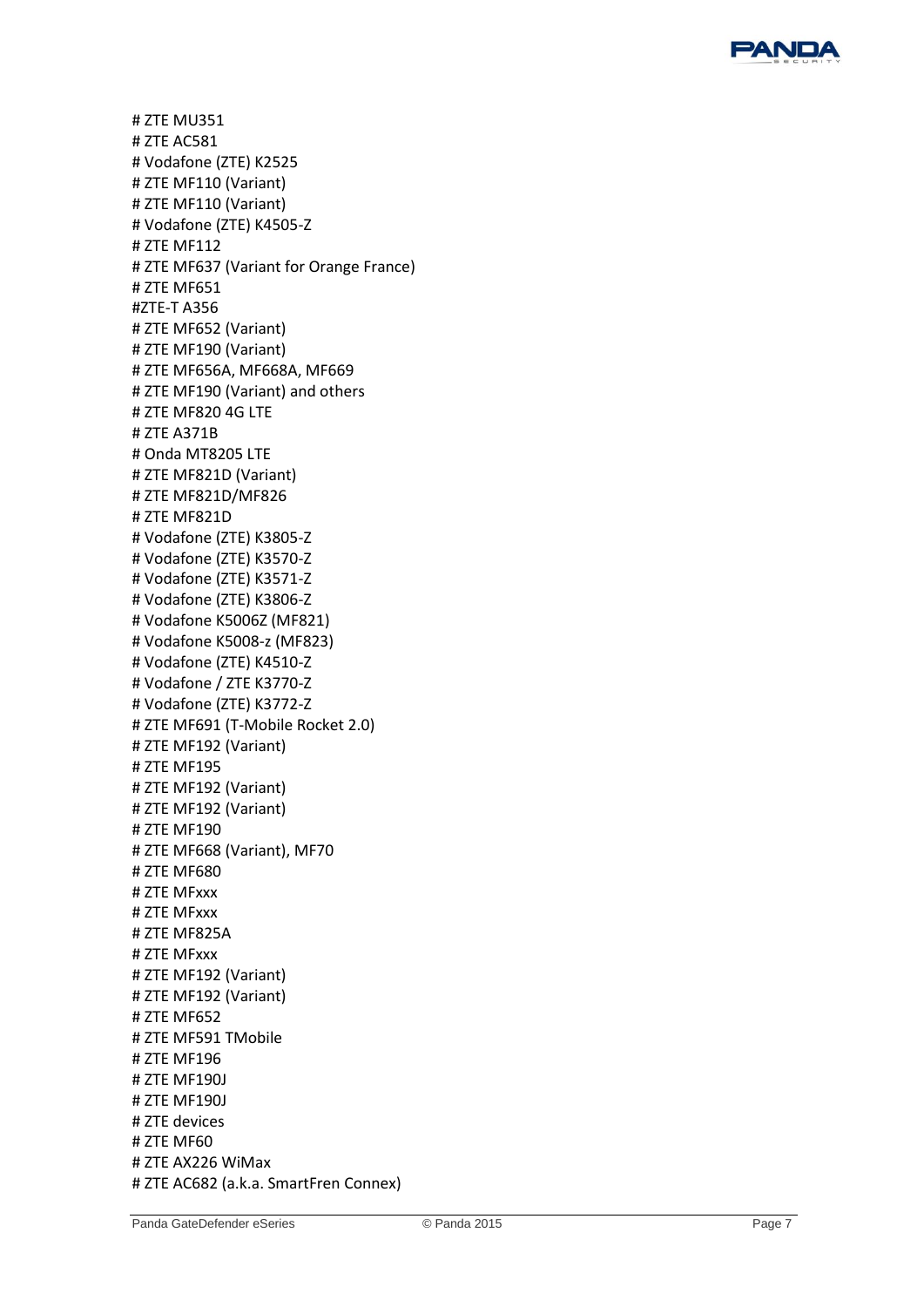

# ZTE "ffe" devices 1 (e.g. Cricket A605) # ZTE "fff" devices 1 # ZTE "fff" devices 2 # BandRich BandLuxe C100, C120, C170, C270, C3xx, C508 # BandRich BandLuxe C339 # Hummer DTM5731, Aircard 901 # EpiValley SEC-7089 (featured by Alegro and Starcomms / iZAP) # ETCOM E300 # Alcatel OT-X080C # Haier EVDO Rev. A # Alcatel X200/X200L/X060S/L100V, Archos G9 3G Key # Alcatel OT-X220D, L100V # Alcatel OT X220L # Alcatel One Touch X020 # Vibe 3G Modem # Emobile D12LC # MyWave SW006 Sport Phone/Modem Combination # Emobile D21LC # Longcheer SU9800 # Telewell TW-3G HSPA+, FS01BU 3G # Prolink PCM100 # BSNL Capitel # Explay Slim # Longcheer/Longsoon (aka Omega Technology) devices # MobiData MBD-200HU and others # Qisda H21 Flying Beetle # Solomon S3Gm-660 # Philips PicoPix 1020 Projector # Option iCON 210, PROLiNK PHS100, Hyundai MB-810, A-Link 3GU # 3GO 3GO11 HSUPA # AirPlus MCD-800 # Onda MW833UP # Onda MW833UP # Onda MW836UP-K # Onda MDC655 # Onda MW875UP NeedResponse=1# Onda MSA 14.4 (TIM Brasil) # Onda TM201 14.4 (TIM Italy) # Onda WM301 # Cricket A600 # Franklin Wireless U210 (Variant) # Franklin Wireless U210 # Franklin Wireless U600 # Franklin Wireless U600 Configuration=2# D-Link DWM-156 (Variant) # D-Link DWM-156 (Variant) # D-Link DWM-156 (Variant) # D-Link DWR-510 # D-Link DWM-156 (Variant) # Haier CE682 (EVDO) # Haier CE 100 # Mediatek MT6229